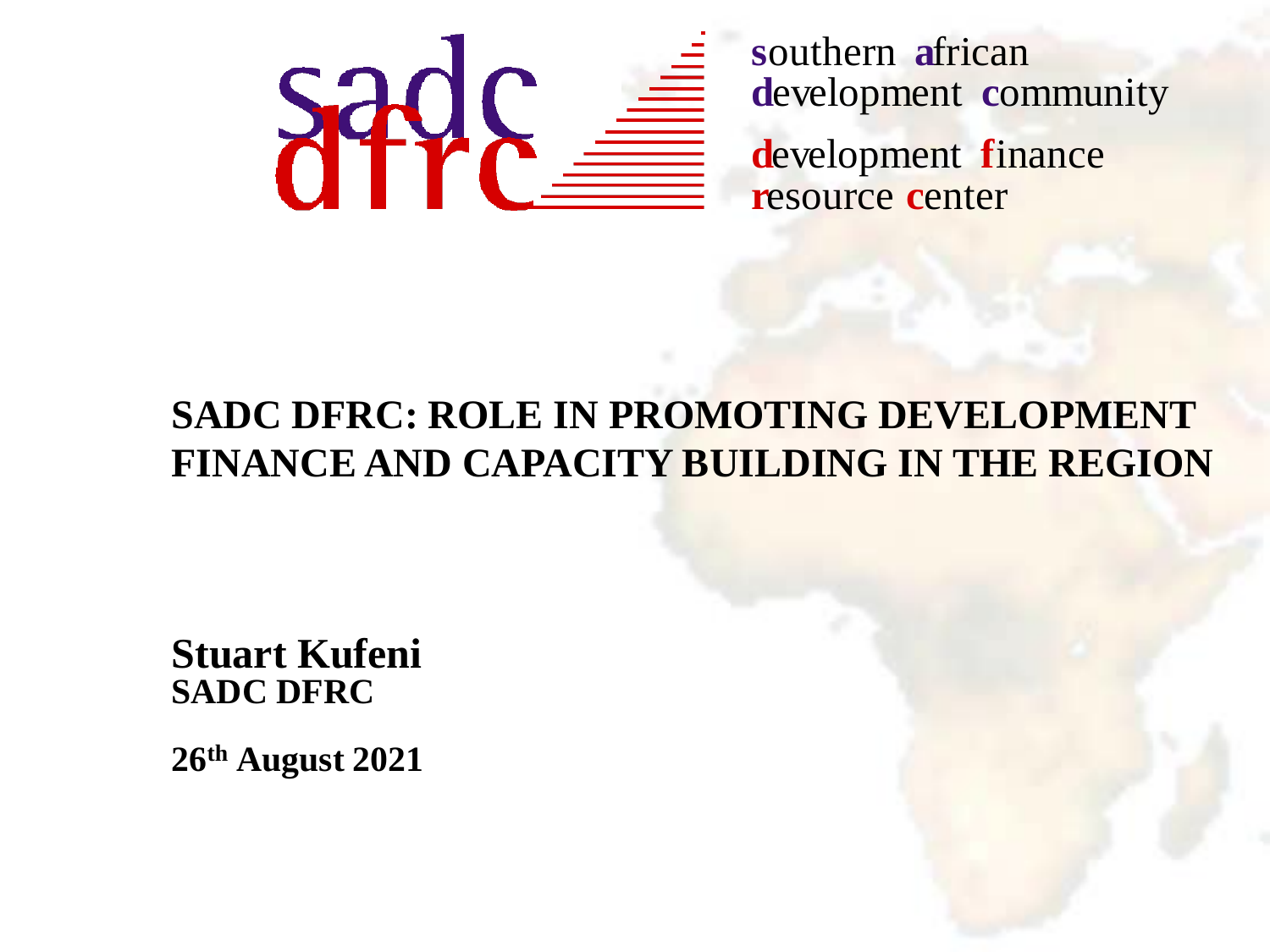

southern african development community

#### **Presentation Outline**

- **Background and Evolution: SADC Development** 1. Finance System (DFS)
- 2. DFS: Institutions and Roles
- 3. Role of SADC DFRC
- 4. Concluding Remarks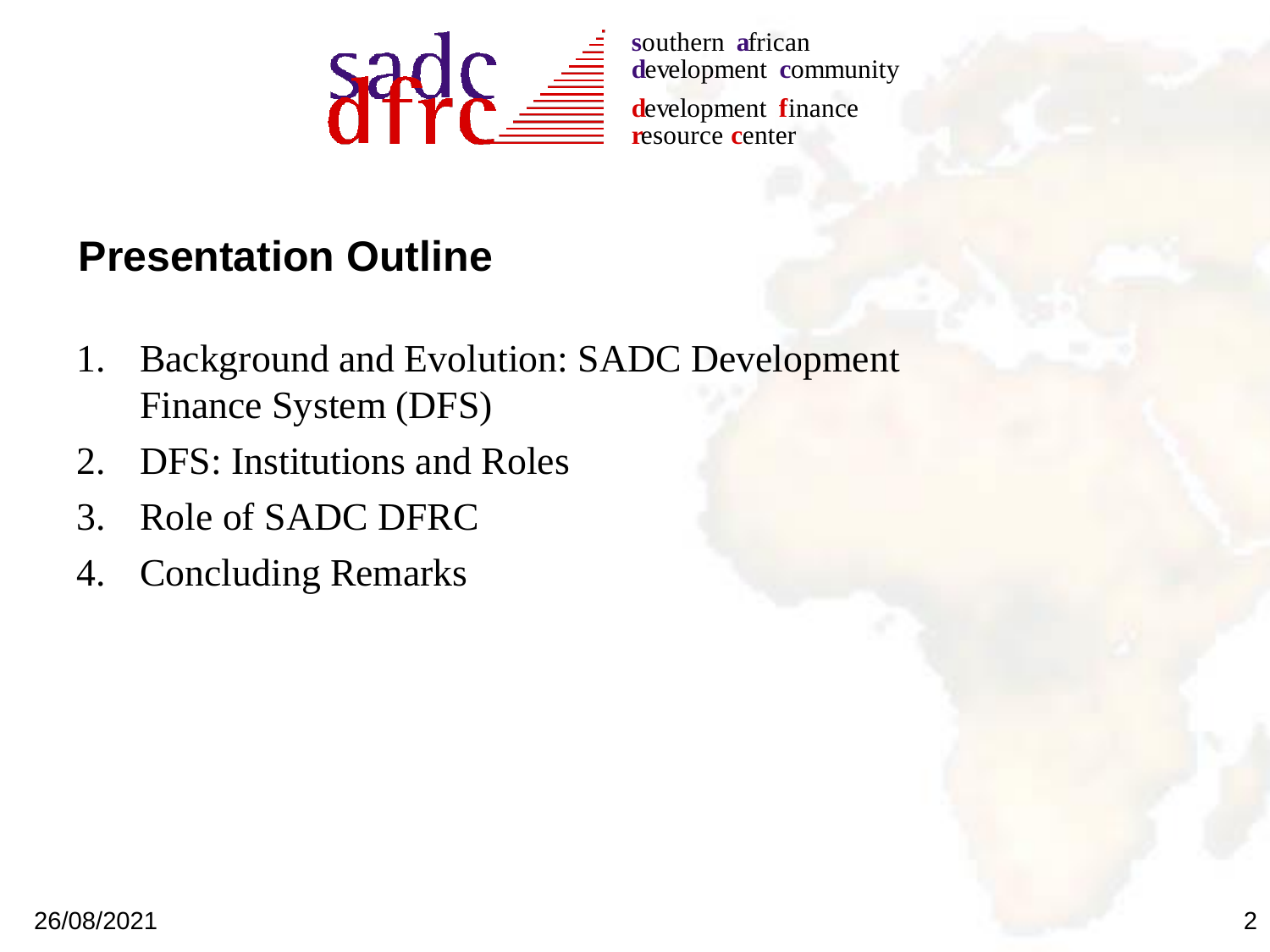

#### 1. BACKGROUND: SADC DEV. FINANCE SYSTEM (DFS)

1.1 Genesis:

• The DFS of SADC has its foundations in the Development Finance Study of 1998 (DFS98). One of 3 commissioned by the then SADC Finance & Investment Sector Coordinating Unit (FISCU), including Macroeconomic Convergence and Investment.

The DFS98 recommended: a 3-pillar development finance system:

- SADC DFI Network;
- SADC Development Finance Resource Centre (DFRC); and
- SADC Regional Development Fund (RDF)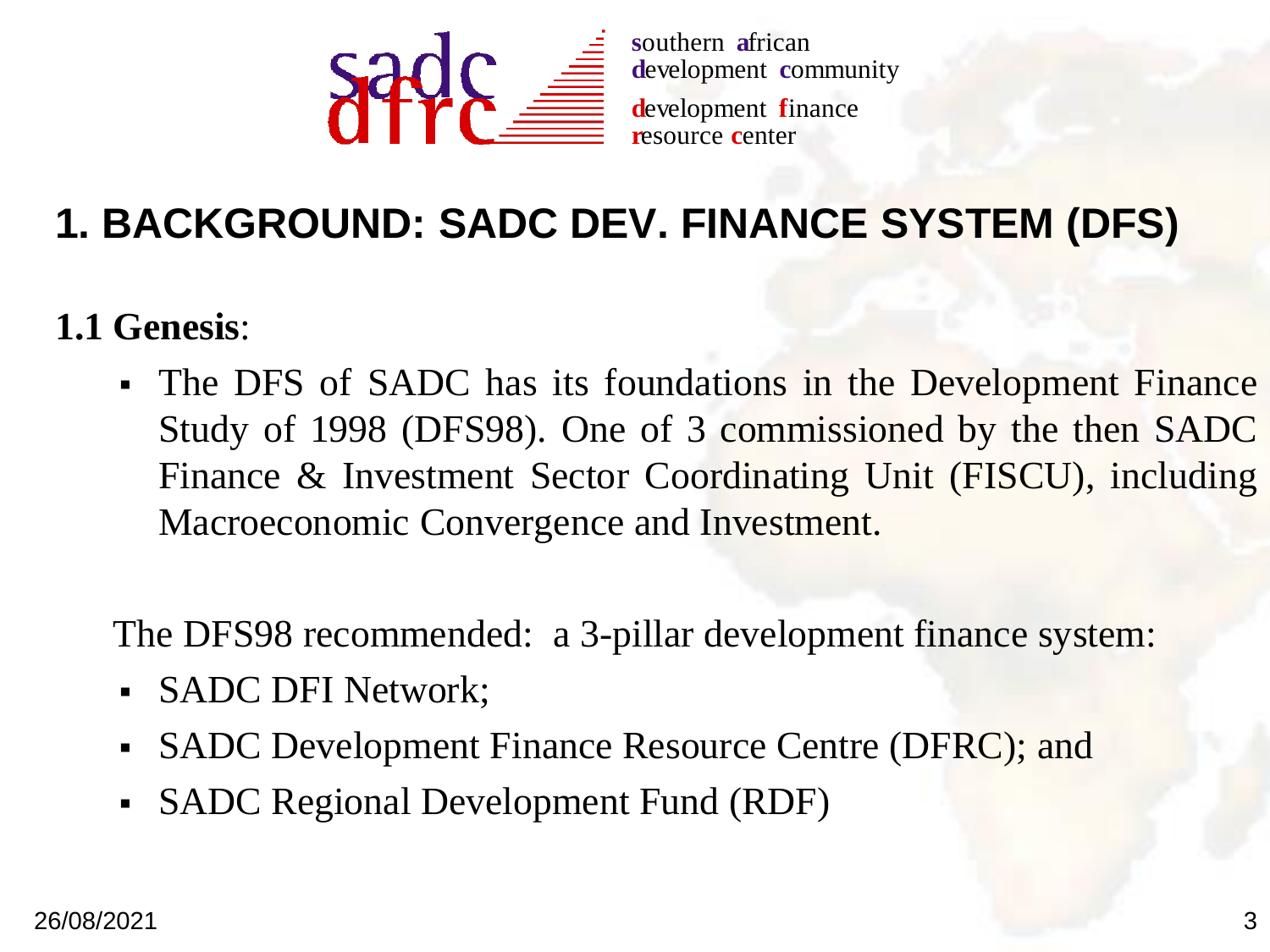

#### **1.2 Evolution of SADC DFS**

- DFI Network established May 2000
- DFRC established July 2003
- 2003 study on "Desirability and Viability of a SADC Regional Development Fund"
- Study recommended establishment of the Project Preparation and Development Facility (PPDF).
- July 2007: Decision for DBSA to host PPDF.
- DBSA-SADC Secretariat Hosting MoU 2008.
- The Protocol on Finance & Investment (FIP), signed by Heads of State and Governments in 2006 and ratified April 2010
- FIP, incorporated the SADC DFI Network and the SADC DFRC.
- SADC PPP Network established 2012 (DFRC Host)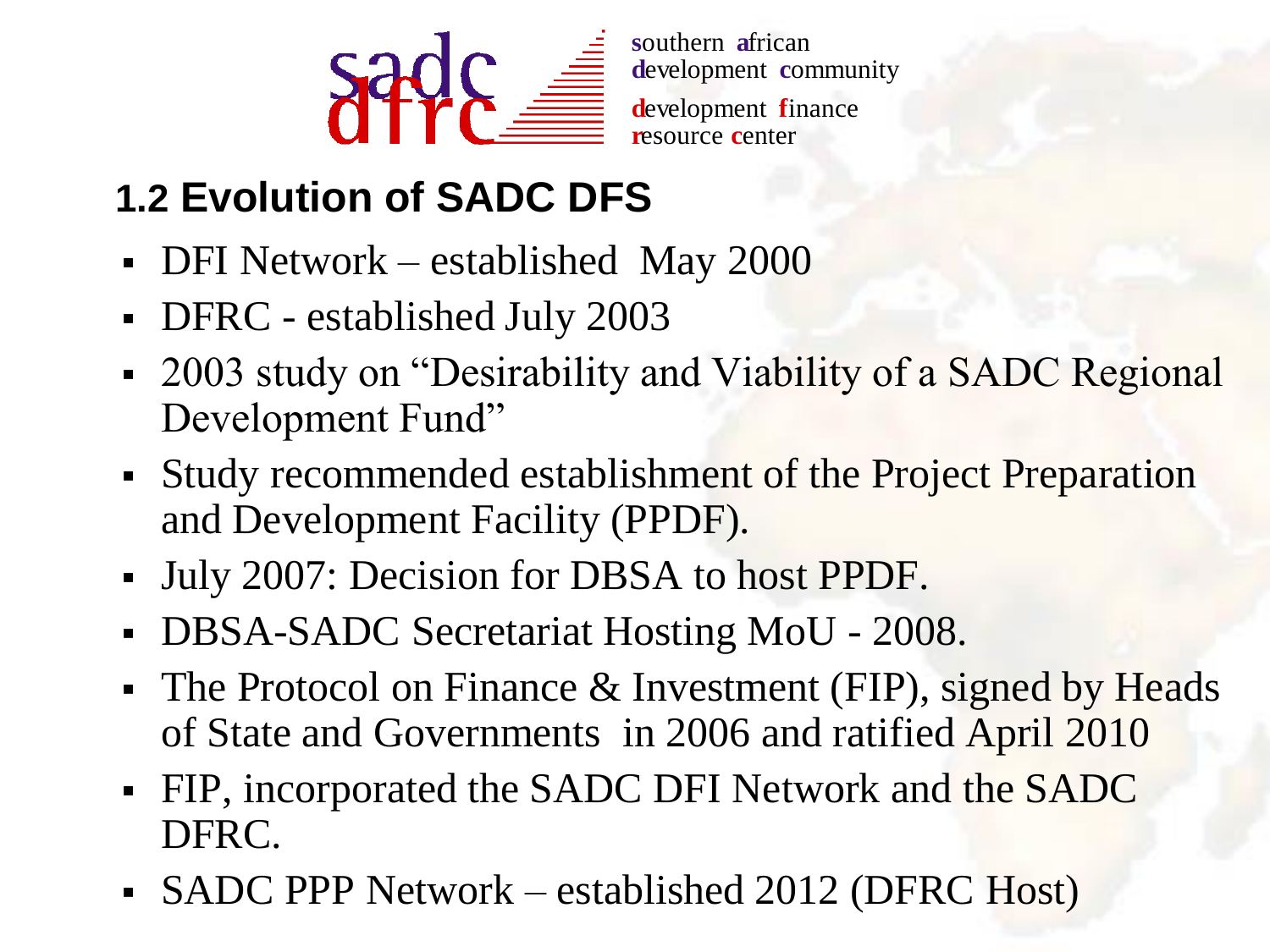

#### **1.2 Evolution of SADC DFS (Cont.)**

- July 2009, SADC Committee of Ministers of Finance and Investment (COMFI) directed SADC Secretariat and DFRC to undertake a feasibility study on the establishment of the SADC Regional Development Fund (RDF)
- Study was completed in December 2010.
- RDF Agreement on its Operationalization has been finalized and presently undergoing ratification by Member States
- Agreement covers issues of governance, capitalisation, shareholding, hosting, mandate and voting powers.
- Agricultural Development Fund approved July 2017
- Regional Credit Guarantee Facility feasibility study to overseen by DFRC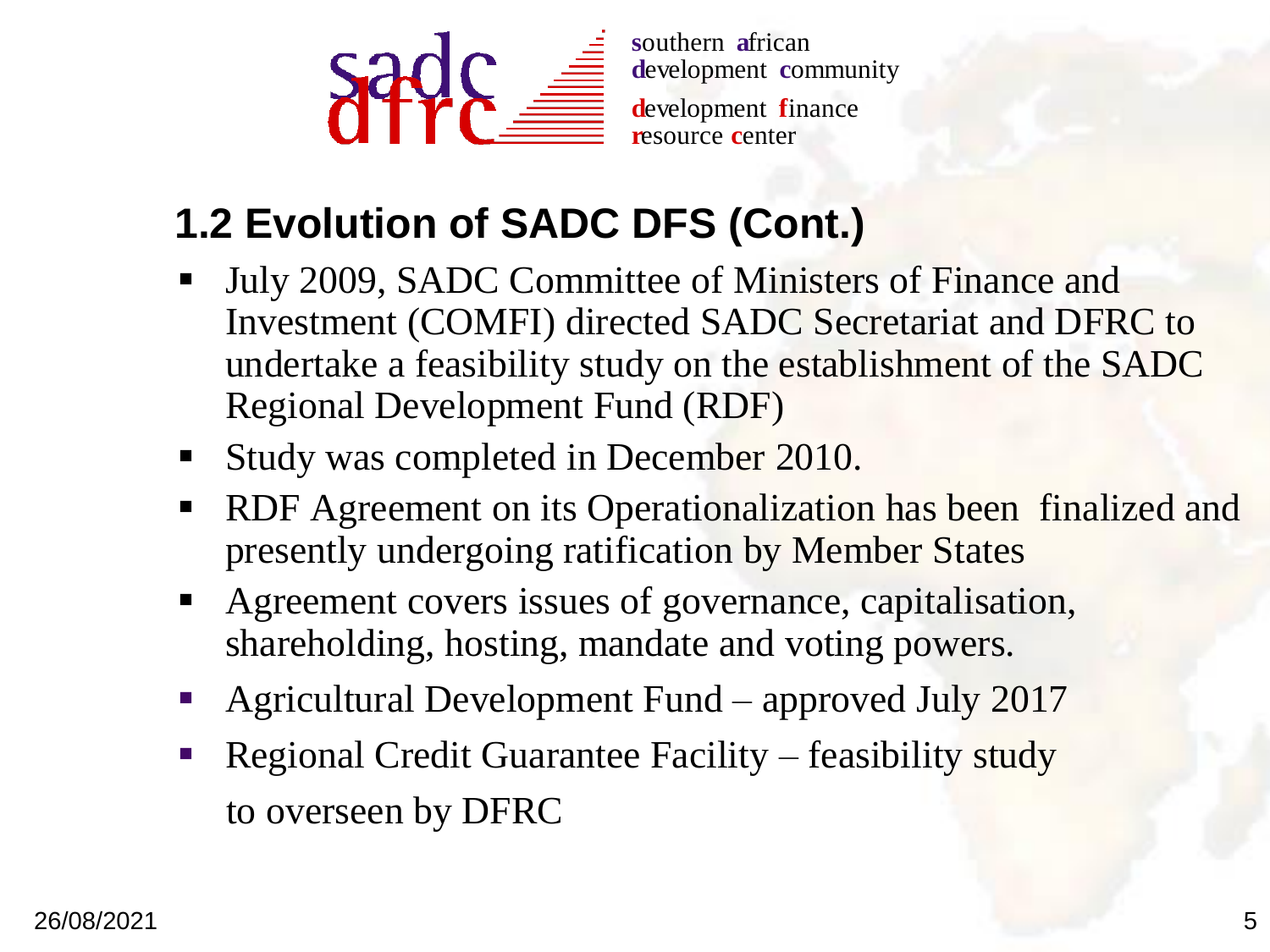

### 2. SADC DFS: INSTITUTIONS & ROLES

#### **2.1 THE SADC DFI NETWORK**

- Pool resources to mobilize intra- and extra-regional funds for development projects
- Collaborate on cross-border and in-country financing of projects in SADC
- Share experiences & develop common best practices risk  $\blacksquare$ management, corporate governance, project appraisal etc.
- Where viable, take equity in each other's institutions  $\blacksquare$
- Invest jointly in new SADC structures where necessary
- Collaborate on appropriate institutional mechanisms to facilitate  $\blacksquare$ cooperation and development finance in SADC
- Strengthen & build creditworthiness of members
- Network Membership 40 DFIs  $\blacksquare$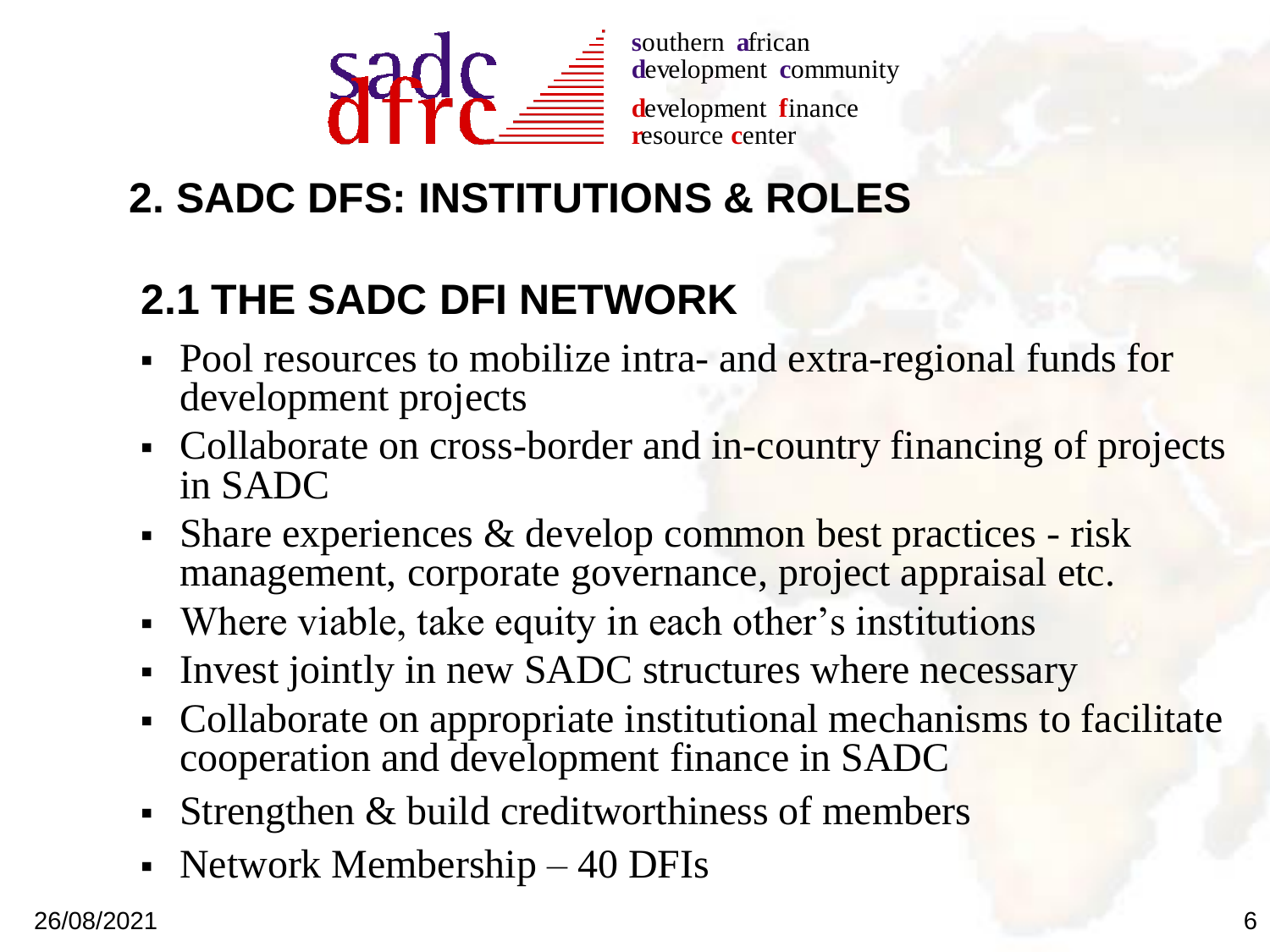

**<sup>s</sup>**outhern **a**frican **d**evelopment **c**ommunity **d**evelopment **f**inance

**r**esource **c**enter

#### **2.3 PROJECT PREPARATION & DEVELOPMENT FACILITY (PPDF)**

- Main function is preparation and development of regional projects, primarily infrastructure, to bankability
- A precursor to the establishment of the SADC Regional Development Fund
- RDF study recommends that PPDF constitutes one of the windows of the SADC Regional Development Fund to complement the Infrastructure lending window.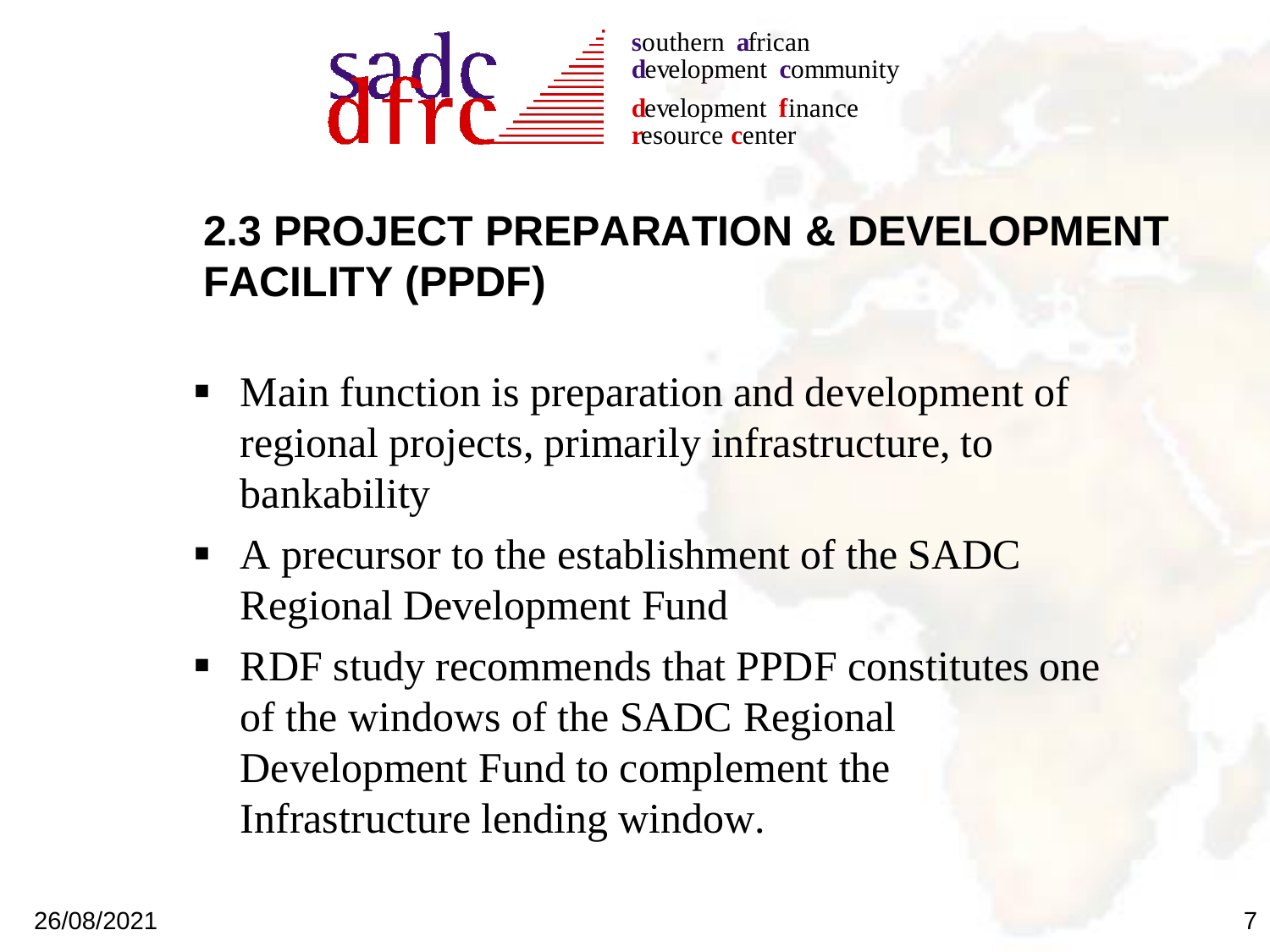

#### **2.4 THE REGIONAL DEVELOPMENT FUND**

**RDF Windows:** 

- **Integration and Adjustment Facility main purpose is to facilitate the** mainstreaming of SADC Trade Integration agenda at the national level assist challenges associated with implementation of Free Trade Area  $(FTA)$
- **Infrastructure Fund** main purpose is to facilitate the pooling of private and public resources to fund the development of trade-related regional infrastructure projects
- **Social Fund,** could be considered at a later stage to incorporate HIV/AIDS fund among others.
- **Industrial Development** establishment and growth of industry in key development sectors, incl. SMEs.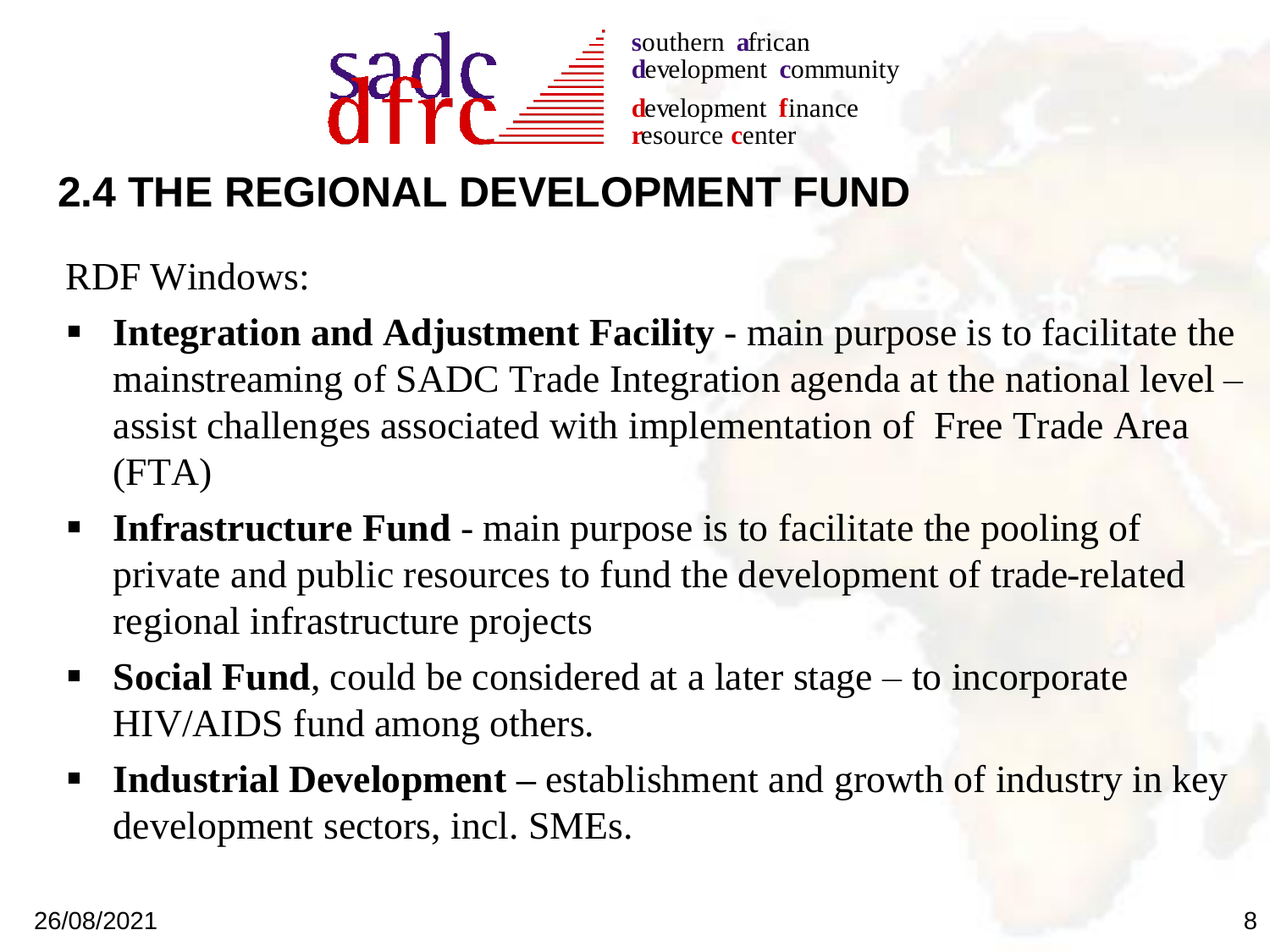

southern african development community resource center

#### **2.5 RDF Vs NATIONAL DFIS**

- National DFIs to be largely involved in project identification, preparation, implementation, monitoring and evaluation;
- RDF, when operational, is expected to leverage its balance  $\blacksquare$ sheet and raise resources to retail to DFIs through lines of credit, equity, guarantees, co-financing etc..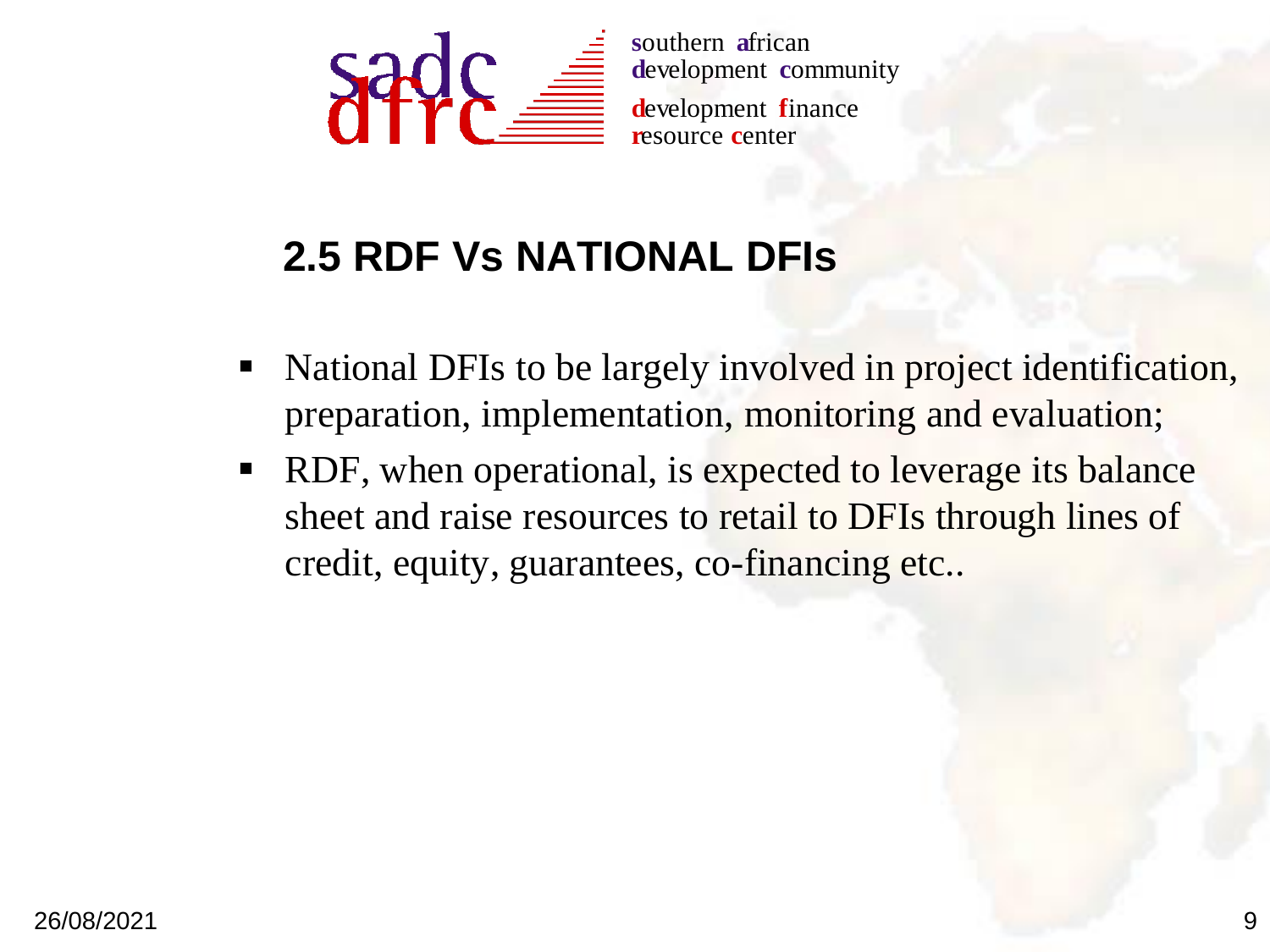

southern african development community resource center

#### 3.0 ROLE OF SADC DFRC

The SADC Protocol on Finance and Development (FIP) defines the DFRC mandate to encompass:

- Secretariat of SADC DFI Network
- Facilitator and Coordinator of cooperation in the DFI Network  $\blacksquare$
- Capacity Building and Institutional Strengthening
- **Advisory Services and Policy Research** ٠
- Regional conduit for development finance policy discourse,  $\blacksquare$ formulation and dissemination
- $\triangleright$  Vision: Centre of Excellence for Development Finance Solutions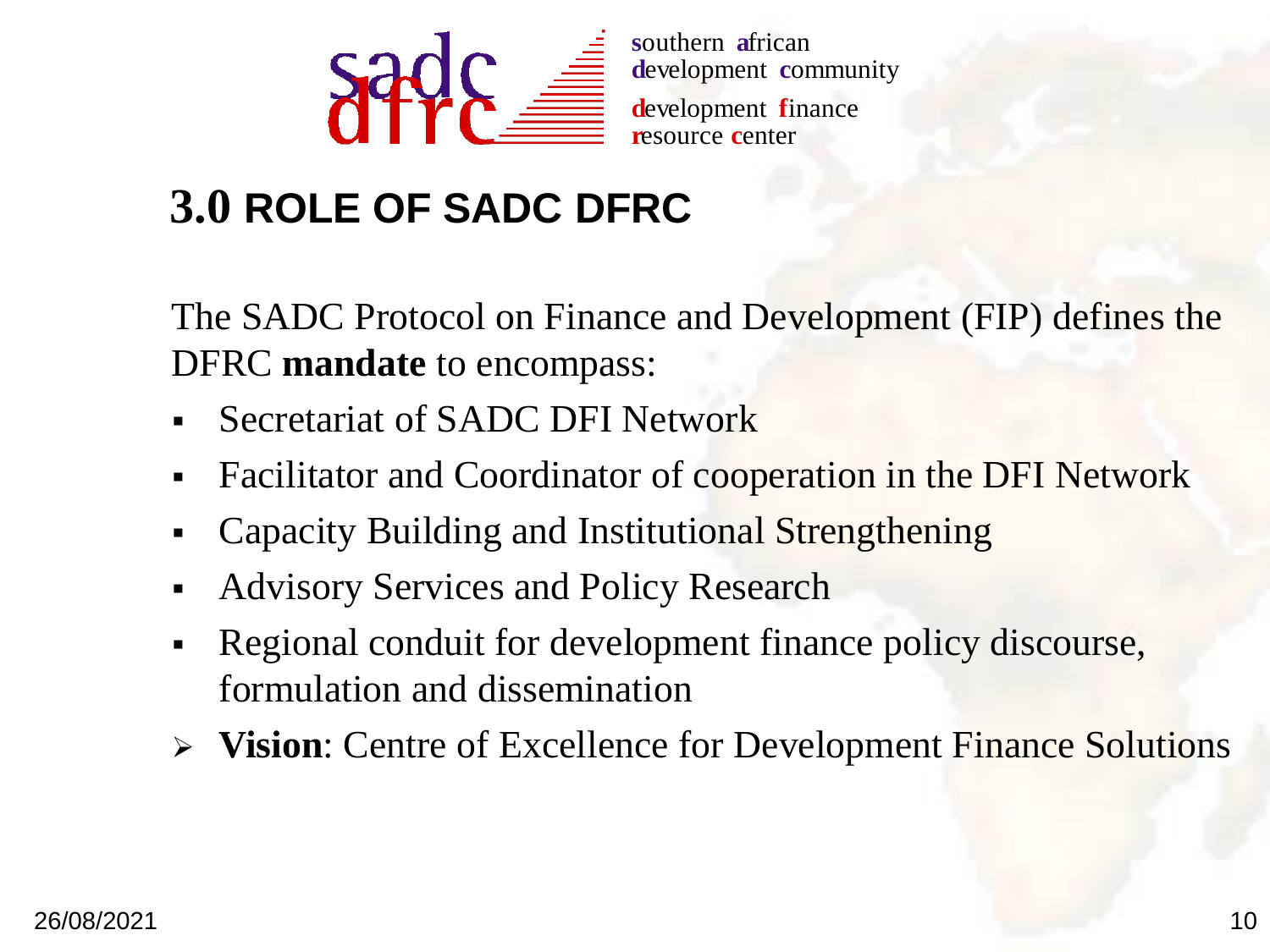

**<sup>s</sup>**outhern **a**frican **d**evelopment **c**ommunity

**d**evelopment **f**inance **r**esource **c**enter

# **3.0 ROLE OF SADC DFRC (Cont.)**

**3.1 Capacity Building & Institutional Strengthening**

- **DFRC** interventions seek to address primarily the following:
	- Poor Corporate Governance Structures
	- Critical skills gaps
	- Inadequate capital resources
	- Weak regulatory and supervisory frameworks
- Guided by the SADC Regional Indicative Strategic Development Plan 2015/30 (RISDP)- a regional blueprint for sustainable and inclusive economic development and integration. Aligned to AU Vision 2063. Prioritises Industrial (inclusive of SMEs) + Infrastructure development
- Global Developments Prioritisation of SDGs and impact of the COVID-19 pandemic on the region and national economies
- $\triangleright$  Overall Objective: to build capacity to develop a pipeline of bankable projects and to effectively mobilise resources to finance them in line 26/08/2020 with national and regional development goals.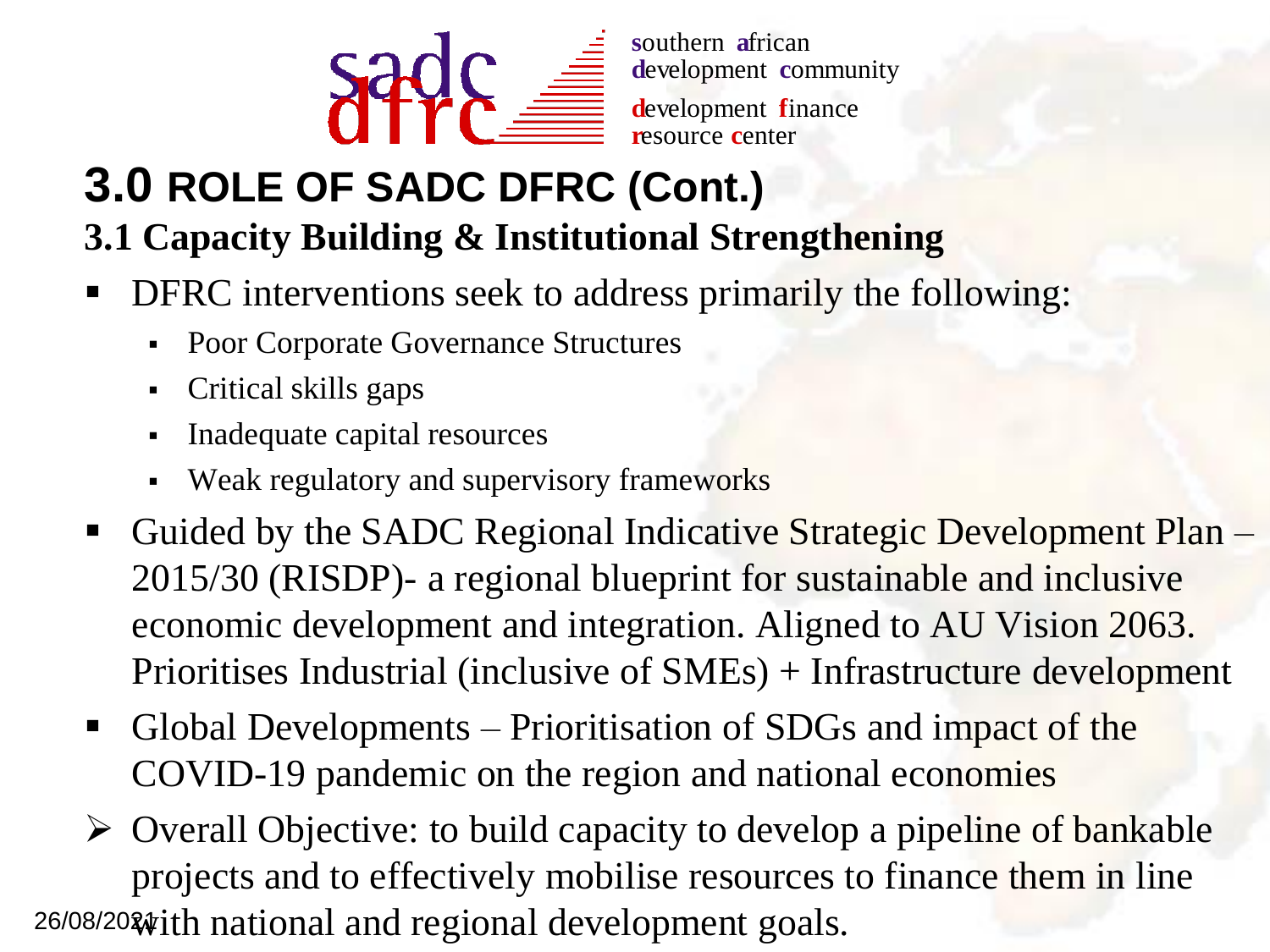

#### **3.2 Policy Research and Advisory Services**

- Main objective: to improve policy, institutional, supervision and regulatory  $\blacksquare$ environment for development finance and investment in general.
- Stimulate capital markets development and deepening  $\blacksquare$
- Participate in Regional Initiatives and Institutional Development
	- RDF, PPP Network, PPDF, Financial Inclusion, among others.
- Promote enabling legislation for DFI cross-boarder investment activities.
- Promote best practice regulatory, operational, financial and governance  $\begin{array}{c} \hline \end{array}$ practices for DFIs.
- Provide services to SADC Member States on PPPs, establishment DFI  $\blacksquare$ systems, including DFIs and regulatory frameworks.
- Platform for information, knowledge  $+$  experience sharing and peer  $\blacksquare$ learning through forum, workshops and conferences. 26/08/2021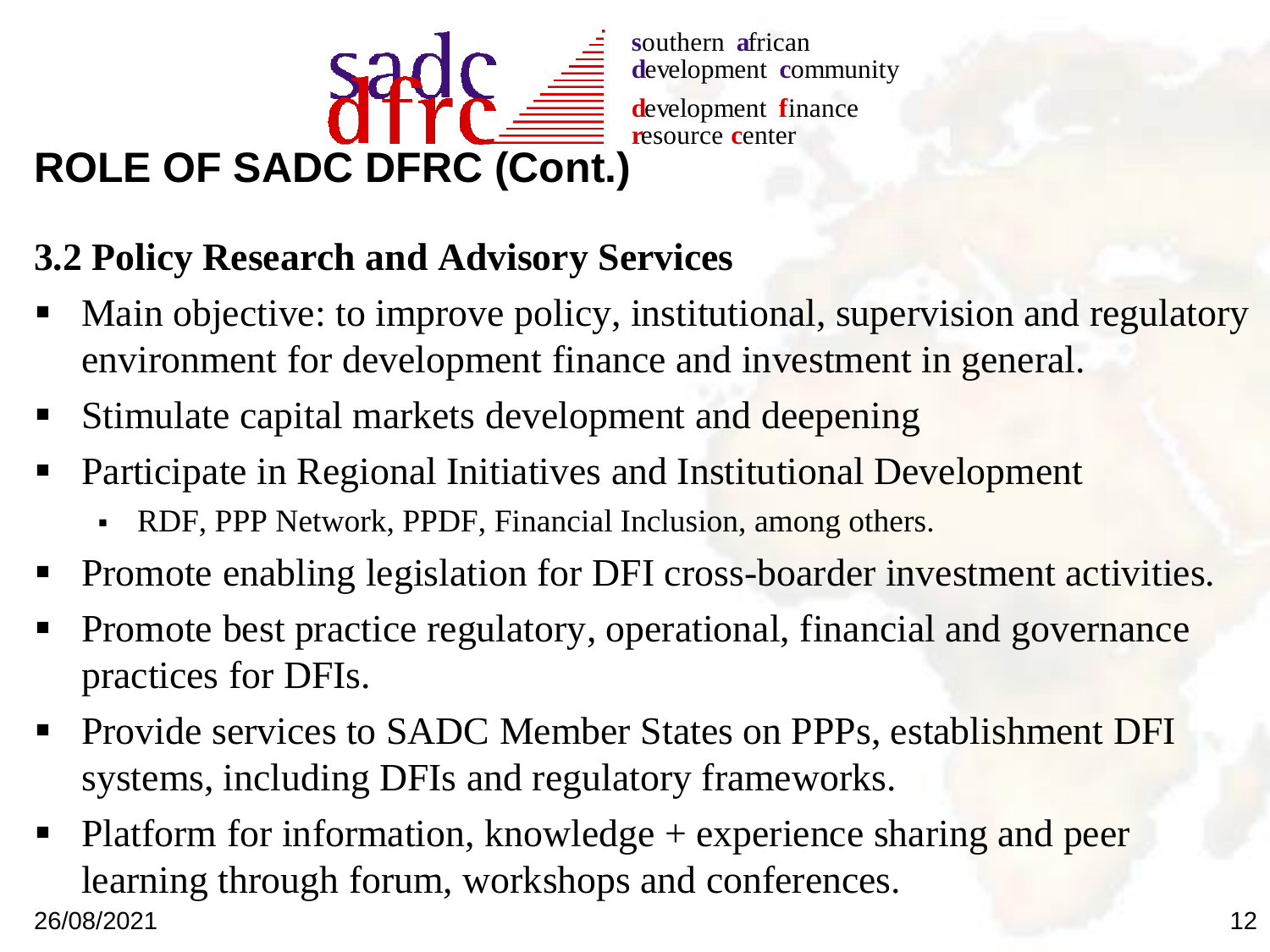# Sad!

southern african development community development finance resource center

#### **SADC DEVELOPMENT FINANCE SYSTEM**

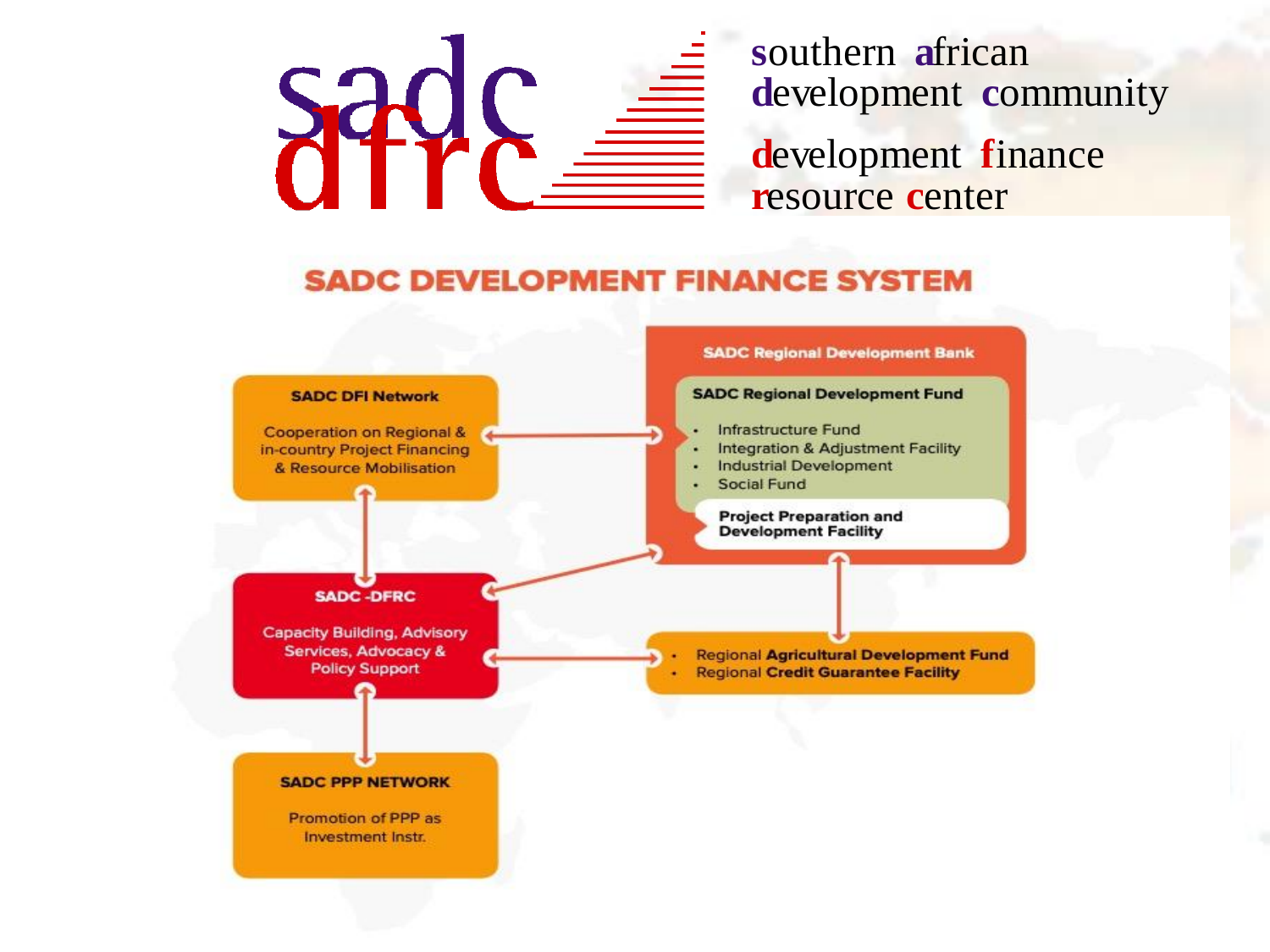

## **4. CONCLUDING REMARKS**

- SADC DFRC, though not a lending institution, it plays a catalytic and  $\blacksquare$ facilitative role in the SADC development finance space by, among other things:
	- Promoting cooperation among major players in the SADC DFS;  $\blacksquare$
	- Providing DFIs the requisite skills to identify and develop projects to bankability;
	- Advocating for a conducive regulatory and policy environment for DFIs and the  $\blacksquare$ DFS as a whole:
	- Assist DFIs adopt best practice corporate governance, operational, and financial  $\blacksquare$ prudence structures;
	- Assist DFIs better their creditworthiness and to enhance their resource  $\blacksquare$ mobilization capacity;
	- Provide a platform for development finance for information, knowledge and  $\blacksquare$ experience sharing and peer learning; and
	- Facilitate interface between DFIs, other DFS institutions and the regional  $\mathbf{r}$ structures, including SADC Secretariat, for regional development policy and goal cohesion.